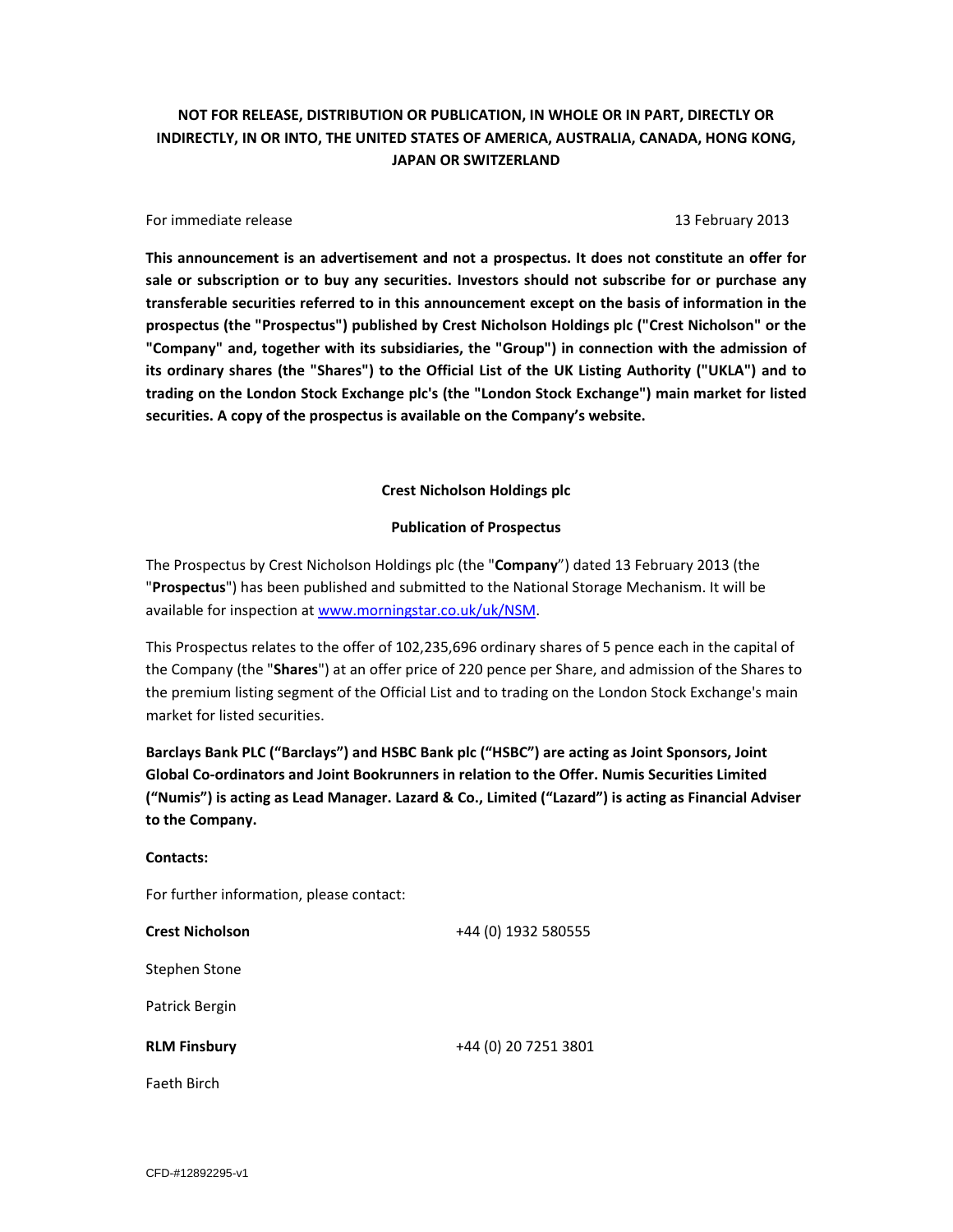# James Bradley

| Joint Sponsors, Joint Global Co-Ordinators and Joint Bookrunners |  |  |
|------------------------------------------------------------------|--|--|
|                                                                  |  |  |

| <b>Barclays</b>            | +44 (0) 20 7773 2500 |
|----------------------------|----------------------|
| Derek Shakespeare          |                      |
| Chris Madderson            |                      |
| <b>Ben West</b>            |                      |
| <b>HSBC</b>                | +44 (0) 20 7991 8888 |
| <b>Nick Donald</b>         |                      |
| <b>Stuart Dickson</b>      |                      |
| Simon Cloke                |                      |
| Keith Welch                |                      |
| <b>Lead Manager</b>        |                      |
|                            |                      |
| <b>Numis</b>               | +44 (0) 20 7260 1000 |
| <b>Heraclis Economides</b> |                      |
| Alex Ham                   |                      |
| <b>Financial Adviser</b>   |                      |
| Lazard                     | +44 (0) 20 7187 2000 |
| Charlie Foreman            |                      |
| Nicholas Fowler            |                      |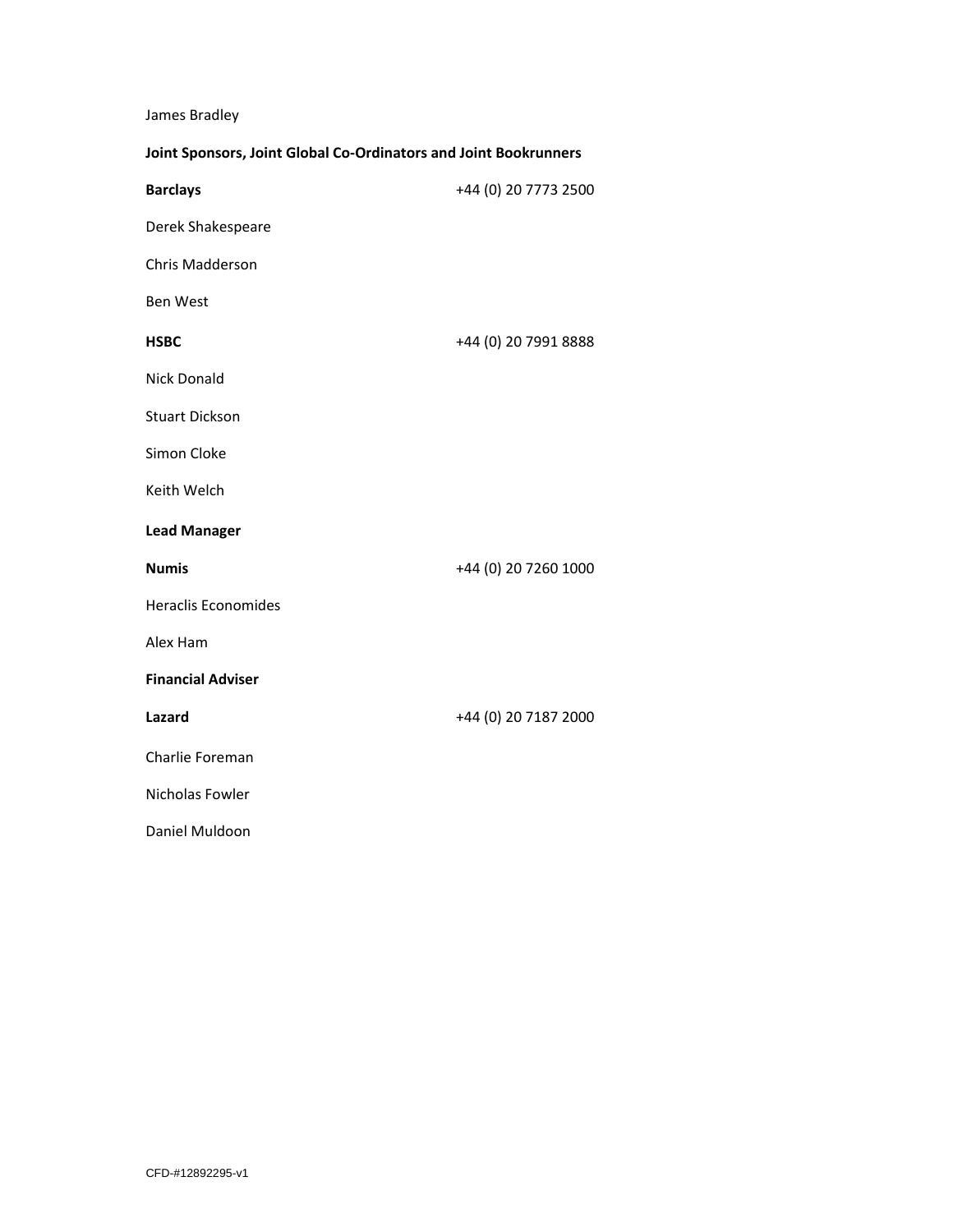## **Forward Looking Statements**

Some of the information in this announcement may contain projections or other forward‐looking statements regarding future events or the future financial performance of the Company. You can identify forward looking statements by terms such as "expect", "believe", "anticipate", "estimate", "intend", "will", "could," "may" or "might" the negative of such terms or other similar expressions. The Company wishes to caution you that these statements are only predictions and that actual events or results may differ materially. The Company does not intend to update these statements to reflect events and circumstances occurring after the date hereof or to reflect the occurrence of unanticipated events. Many factors could cause the actual results to differ materially from those contained in projections or forward‐looking statements of the Company, including, among others, general economic conditions, the competitive environment as well as many other risks specifically related to the Company and its operations.

#### **Important Notice**

Neither this announcement nor any copy of it may be taken or transmitted, directly or indirectly, into the United States, Australia, Canada, Hong Kong, Japan or Switzerland or to any persons in any of those jurisdictions or any other jurisdictions where to do so would constitute a violation of the relevant securities laws of such jurisdiction.

This announcement does not constitute or form part of any offer or invitation to sell or issue, or any solicitation of any offer to purchase or subscribe for any shares or other securities nor shall it (or any part of it) or the fact of its distribution, form the basis of, or be relied on in connection with, any contract therefore. The Offer and the distribution of this announcement and other information in connection with the listing and Offer in certain jurisdictions may be restricted by law and persons into whose possession this announcement, any document or other information referred to herein comes should inform themselves about and observe any such restriction. Any failure to comply with these restrictions may constitute a violation of the securities laws of any such jurisdiction.

This announcement does not constitute an offer to sell or a solicitation of an offer to purchase any securities in any jurisdiction in which such offer or sale would be unlawful prior to registration, exemption from registration or qualification under the securities laws of any jurisdiction. The securities proposed to be offered by the Company have not been and will not be registered under the US Securities Act 1933, as amended (the "**Securities Act"**) or under any securities laws of any state of the United States and may not be offered or sold in the United States except pursuant to an exemption from, or in a transaction not subject to, the registration requirements of the Securities Act. The Company has not registered and does not intend to register any portion of any offering in the United States or to conduct a public offering of any securities in the United States.

This announcement has been issued by Crest Nicholson and is directed only at (i) persons who are outside the United Kingdom, or (ii) persons who have professional experience in matters relating to investments falling within Article 19(5) of the Financial Services and Markets Act 2000 (Financial Promotion) Order 2005, as amended from time to time (the Order), or (iii) persons who fall within Article 49(2)(a) to (d) of the Order (high net worth companies, unincorporated associations etc), or (iv) persons to whom this announcement may otherwise be lawfully communicated (all such persons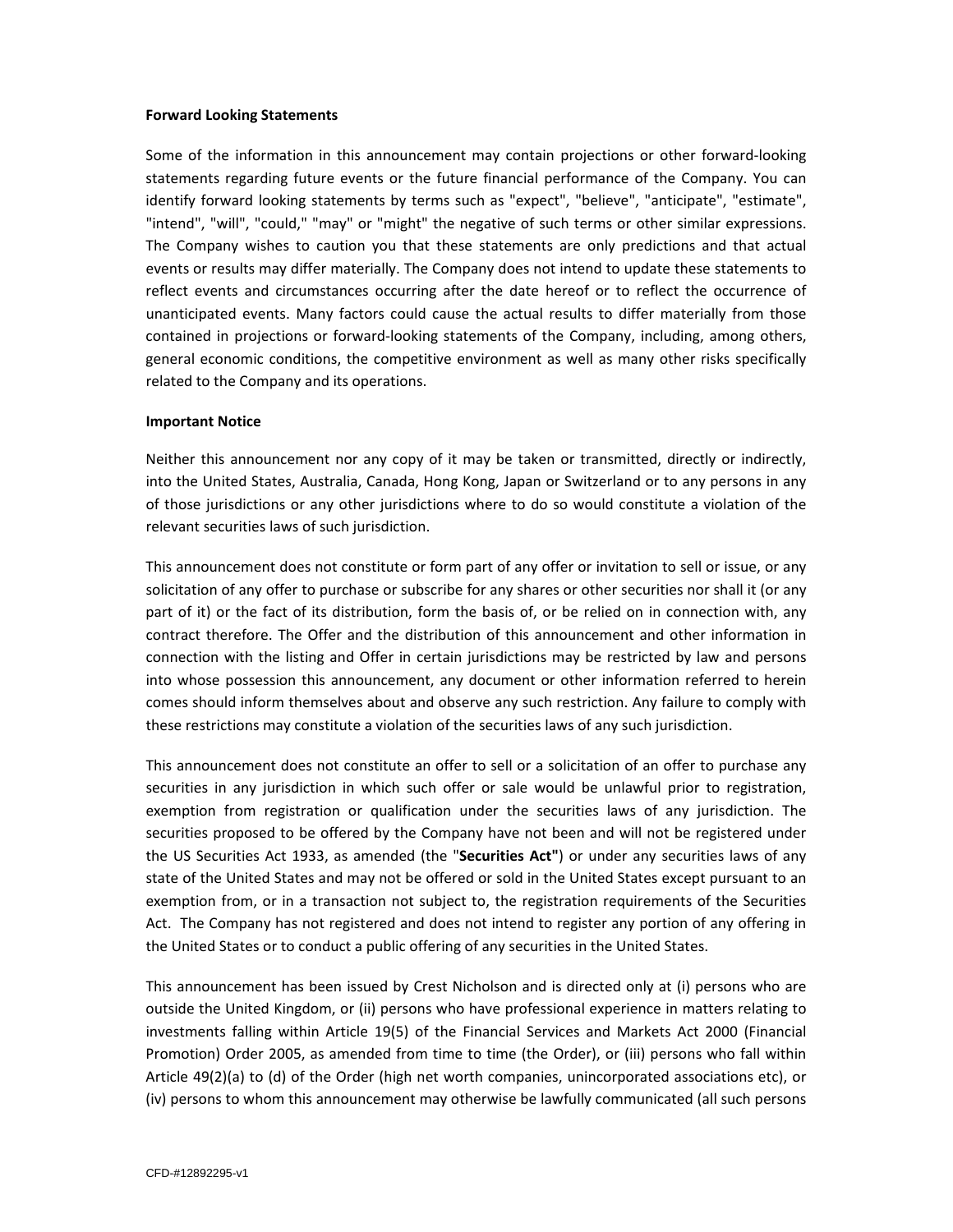together being referred to as "**Relevant Persons"**). Any investment activity to which this announcement relates will only be available to and will only be engaged with, Relevant Persons. Any person who is not a Relevant Person should not act or rely on this document or any of its contents.

Any purchase or subscription of Shares in the proposed Offer or other securities should be made solely on the basis of the information contained in the final form Prospectus issued by Crest Nicholson in connection with the Offer. No reliance may or should be placed by any person for any purpose whatsoever on the information contained in this announcement or on its completeness, accuracy or fairness. The information in this announcement is subject to change. However, Crest Nicholson does not undertake to provide the recipient of this announcement with any additional information, or to update this announcement or to correct any inaccuracies. This announcement has not been approved by any competent regulatory authority.

Barclays Bank PLC, HSBC Bank plc and Numis Securities Ltd (the "Banks"), Barclays Capital Securities Limited and Lazard & Co. Limited ("**Lazard**") are each authorised and regulated in the UK by the Financial Services Authority (the "**FSA**") (or any successor bodies of the FSA from time to time). Each if the Banks and Lazard is acting exclusively for Crest Nicholson and no one else in connection with the Offer and will not regard any other person as its client in relation to the Offer and will not be responsible to anyone other than Crest Nicholson for providing the protections afforded to their respective clients or for giving advice in relation to the Offer or the contents of this announcement or any transaction, arrangement or other matter referred to herein.

In connection with the Offer, the Banks and Barclays Capital Securities Limited or any of their respective affiliates, acting as investors for their own accounts, may subscribe for or purchase Shares and in that capacity may retain, purchase, sell, offer to sell or otherwise deal for their own accounts in such Shares and other securities of Crest Nicholson or related investments in connection with the Offer or otherwise. Accordingly, references in the Prospectus to the Shares being issued, offered, subscribed, acquired, placed or otherwise dealt in should be read as including any issue or offer to, or subscription, acquisition, placing or dealing by, the Banks and Barclays Capital Securities Limited or any of their respective affiliates acting as investors for their own accounts. The Banks and Barclays Capital Securities Limited or any of their respective affiliates do not intend to disclose the extent of any such investment or transactions otherwise than in accordance with any legal or regulatory obligations to do so.

None of the Banks, nor Barclays Capital Securities Limited , nor Lazard, nor any of their respective subsidiary undertakings, affiliates or any of their respective directors, officers, employees, advisers, agents or any other person accepts any responsibility or liability whatsoever for, or makes any representation or warranty, express or implied, as to the truth, accuracy, completeness or fairness of the information or opinions in this announcement (or whether any information has been omitted from the announcement) or any other information relating to Crest Nicholson, its subsidiaries or associated companies, whether written, oral or in a visual or electronic form, and howsoever transmitted or made available or for any loss howsoever arising from any use of this announcement or its contents or otherwise arising in connection therewith.

In connection with the Offer, and Barclays Capital Securities Limited, as stabilising manager (the "**Stabilising Manager**"), or any of its agents, may (but will be under no obligation to), to the extent